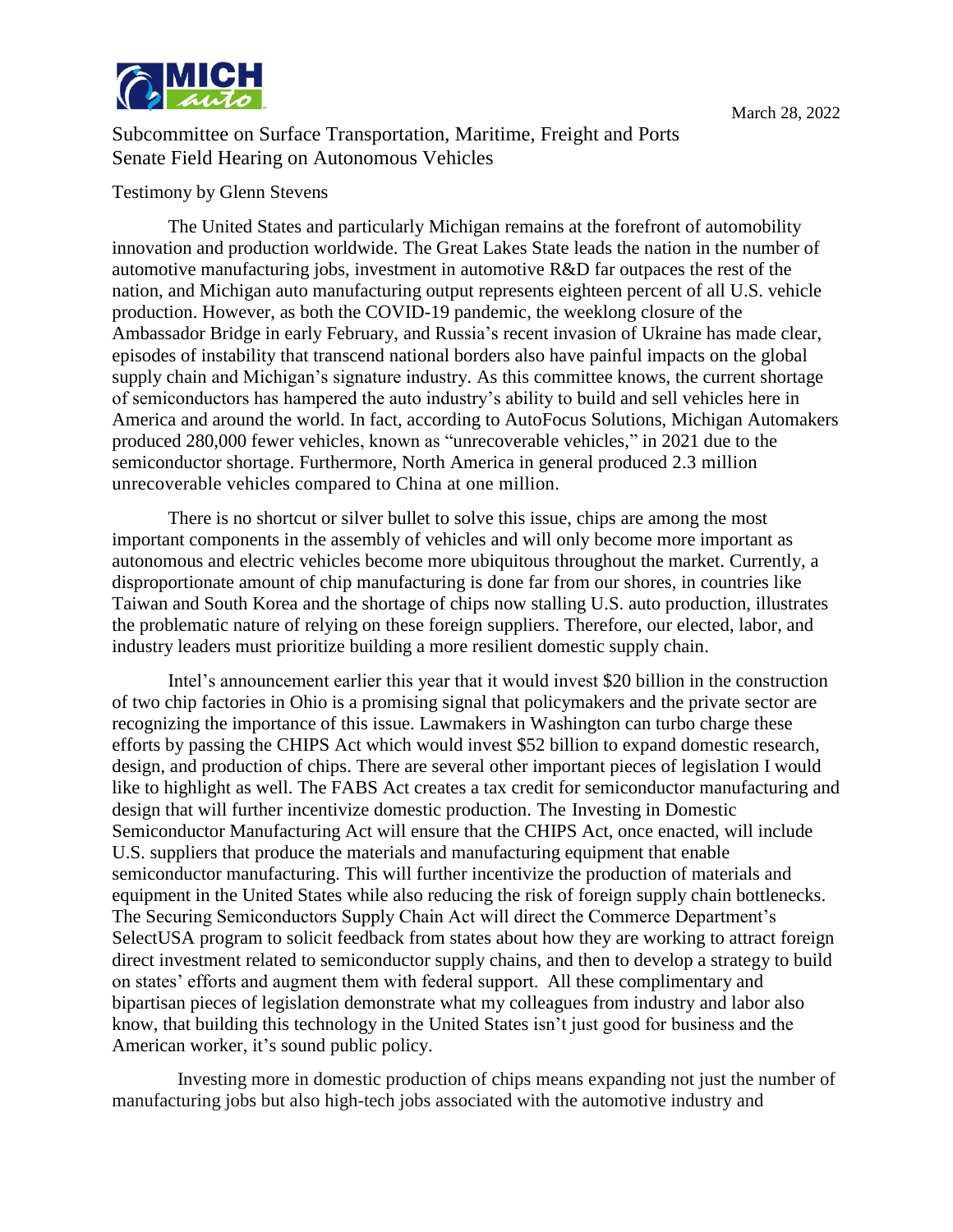

strengthening our ability to keep such jobs in the United States. This is both an opportunity and a challenge as these represent thousands of good, high paying jobs but will require a sophisticated talent strategy that requires both the public and private sectors to implement. Congress could take a huge step toward implementing such a strategy by agreeing upon a finalized competitiveness package, that reconciles the House's Creating Opportunities for Manufacturing, Pre-Eminence in Technology and Economic Strength (COMPETES) Act and the Senate's U.S. Innovation and Competition Act (USICA). In addition to including much of the legislation I previously mentioned that will directly support U.S. manufacturing, both the House and Senate legislation include significant new funding for our nation's science agencies and R&D that will drive innovation in all kinds of important areas, from AI and machine learning to Critical Minerals Mining Research. This legislation would also establish a regional technology hub program that could greatly benefit a region like ours as it grapples with the automobility industry's rapid transition around both EVs and AVs.

Speaking of AVs, to ensure that we're not just building the vehicles of today but also innovating for those of tomorrow, policymakers should act now. To this end, we encourage the adoption of federal legislation that will create a safer and robust autonomous vehicle testing and research environment. Therefore, the Senate should revive the AV START Act. First introduced to the Senate in 2017 by Senators Peters and Thune, this legislation would create a Highly Automated Systems Safety Center of Excellence to review, assess and validate the safety of selfdriving vehicles; expand testing exemptions to ensure vehicle manufacturers and manufacturers of automated driving systems are eligible; and give the National Highway Traffic Safety Administration the authority to expand exemptions for automated vehicles. This is the type of proactive policymaking that can future proof the nation for what may otherwise be a tumultuous period for both the industry and drivers as more and more autonomous driving technology is adopted.

Finally, in order to ensure that we are the leaders in this technology and other mobility innovation, we need more high-skilled and high-tech workers to come to the United States. Lawmakers from both parties are aware, in the global economic competition with China and other economic powers, there is perhaps nothing more important than the battle over talent attraction and retention. Despite the much-heralded rise of China over the last several decades, there is still no better place to innovate and do business than the United States. Our universities and research institution are the best in the world. Our business climate and rule of law ensure that new businesses can grow faster and without the fear of public or private interference or corruption that they might encounter elsewhere. Lawmakers can sharpen this competitive edge by taking up the bipartisan immigration legislation currently in the House of Representatives. The Fairness for High-Skilled Immigrants Act would remove arbitrary per-country caps on the number of high-skilled foreign workers that can come to the United States each year. The current system caps the percentage of green cards that any one country can receive at seven percent, a threshold that is quickly met by large populous countries with many high skilled workers eager to come to our country. Removing these caps will ensure that a first-come-first-serve and meritbased system can be implemented that will positively benefit America's need for high skilled talent in places like Southeast Michigan and around the country.

In closing, Michigan, the birthplace of the automobile, remains globally competitive as a leader in the automobility sector. The industry employs over 1.1 million people in the State,